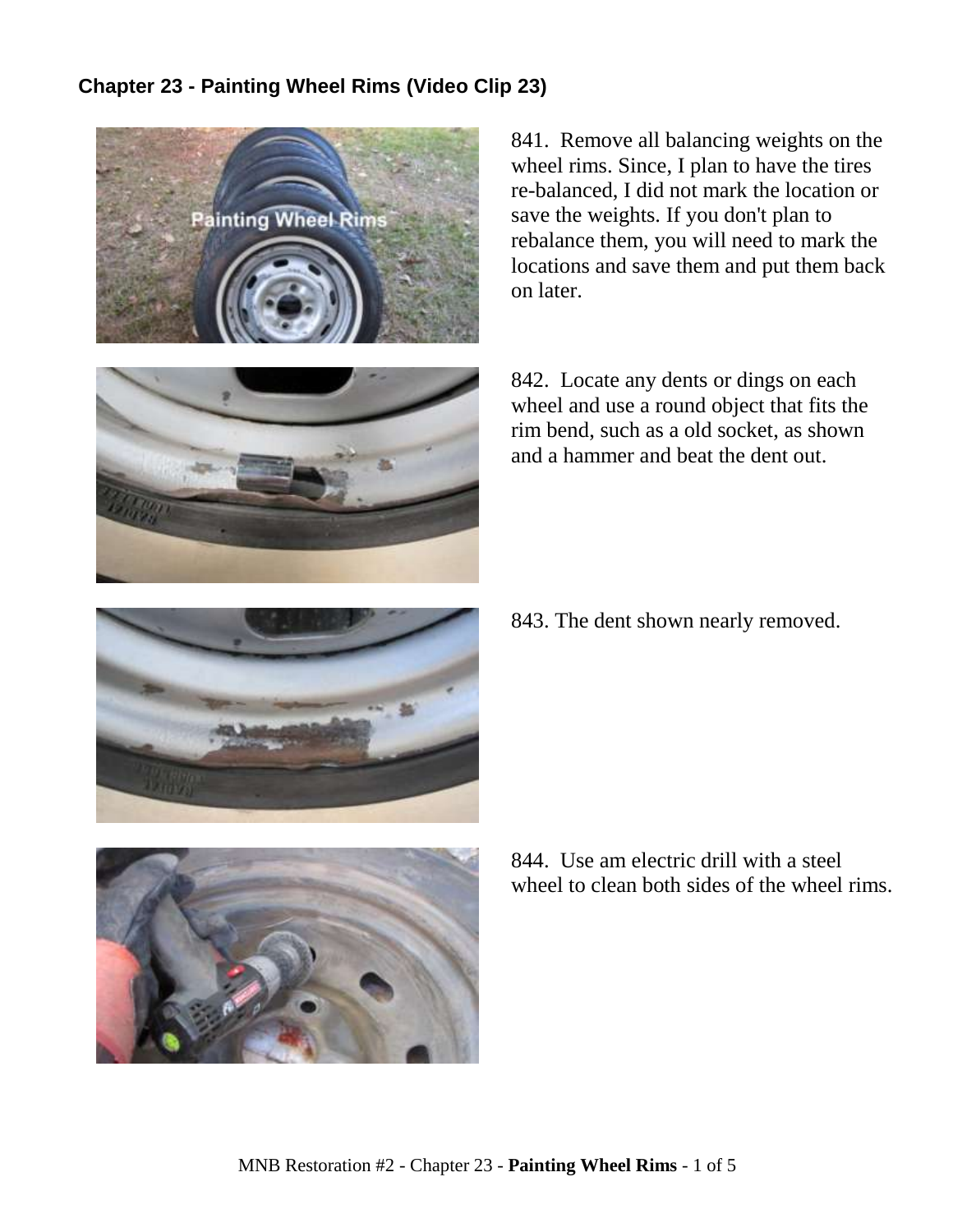







845. Use steel wool and scrub both sides of each wheel to clean, then sand with 120 grit and 220 grit sandpaper.

846. Use soap and water to clean up the tire and wheel rims, really good.

847. Lay out the wheel and rims and let them fully dry.

*(Work effort on this section - 4 Hours)*

848. Use a wire brush on a drill-press to clean up the lug bolts.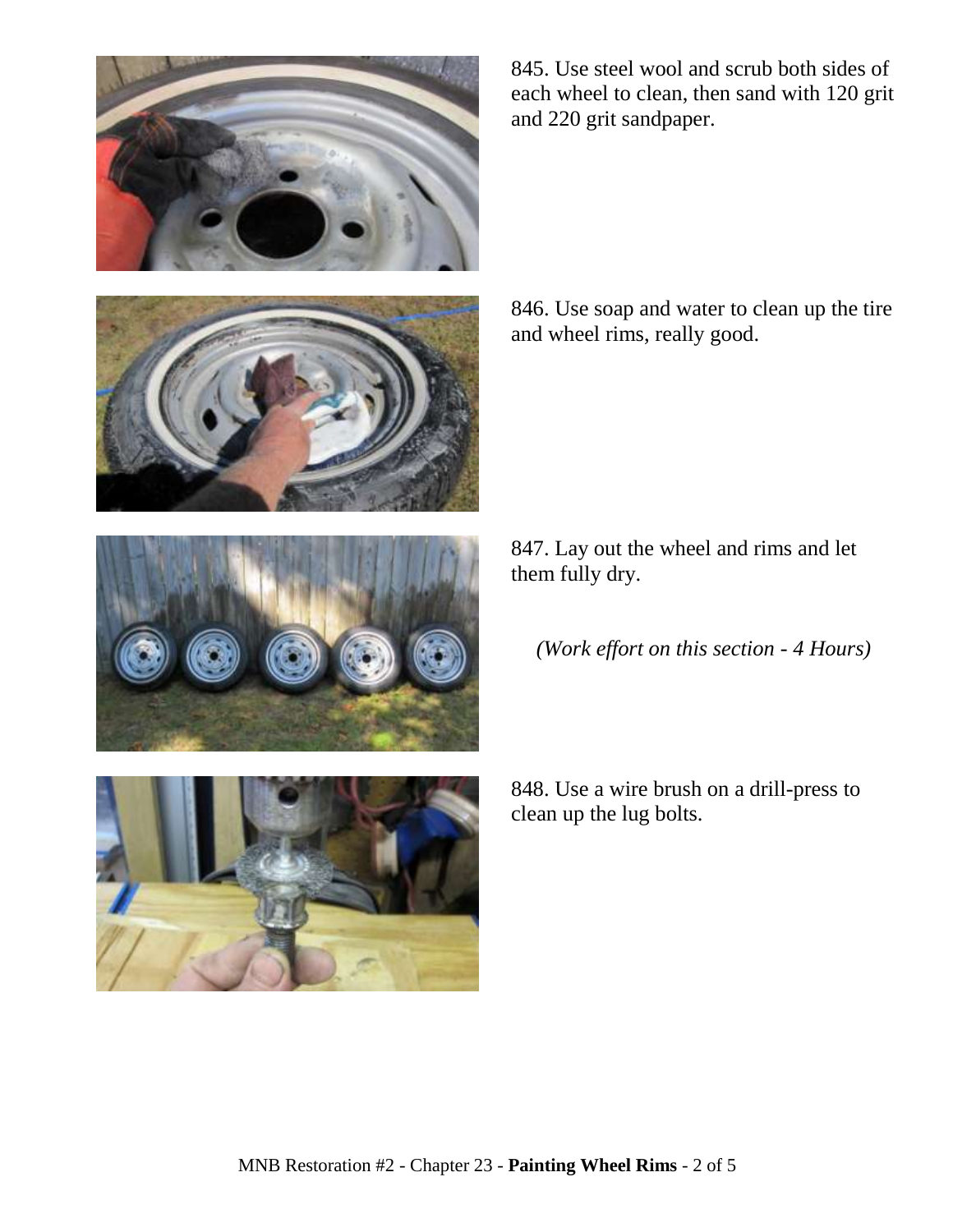



852. Vic Diabin painting one coat of prime sealer on back side of rims.

851. Vic Diabin painting prime sealer on the lug bolts. Sealer same as previously noted.

Note Vic is wearing Deloris approved

attire.

*(Work effort on this section - 4 Hours)*

850. Tape up both sides of all 5 rims as

shown, so that paint won't get on the tire.

849. Wash the lug bolts with paint thinner and hang on a board for drying and painting.

4 Lug Bolts per Wheel = 16 Total Lug Bolt Sizes =  $14$ mm x1.5 x18mm Long. Use a 19 mm or 3/4" socket or wrench.



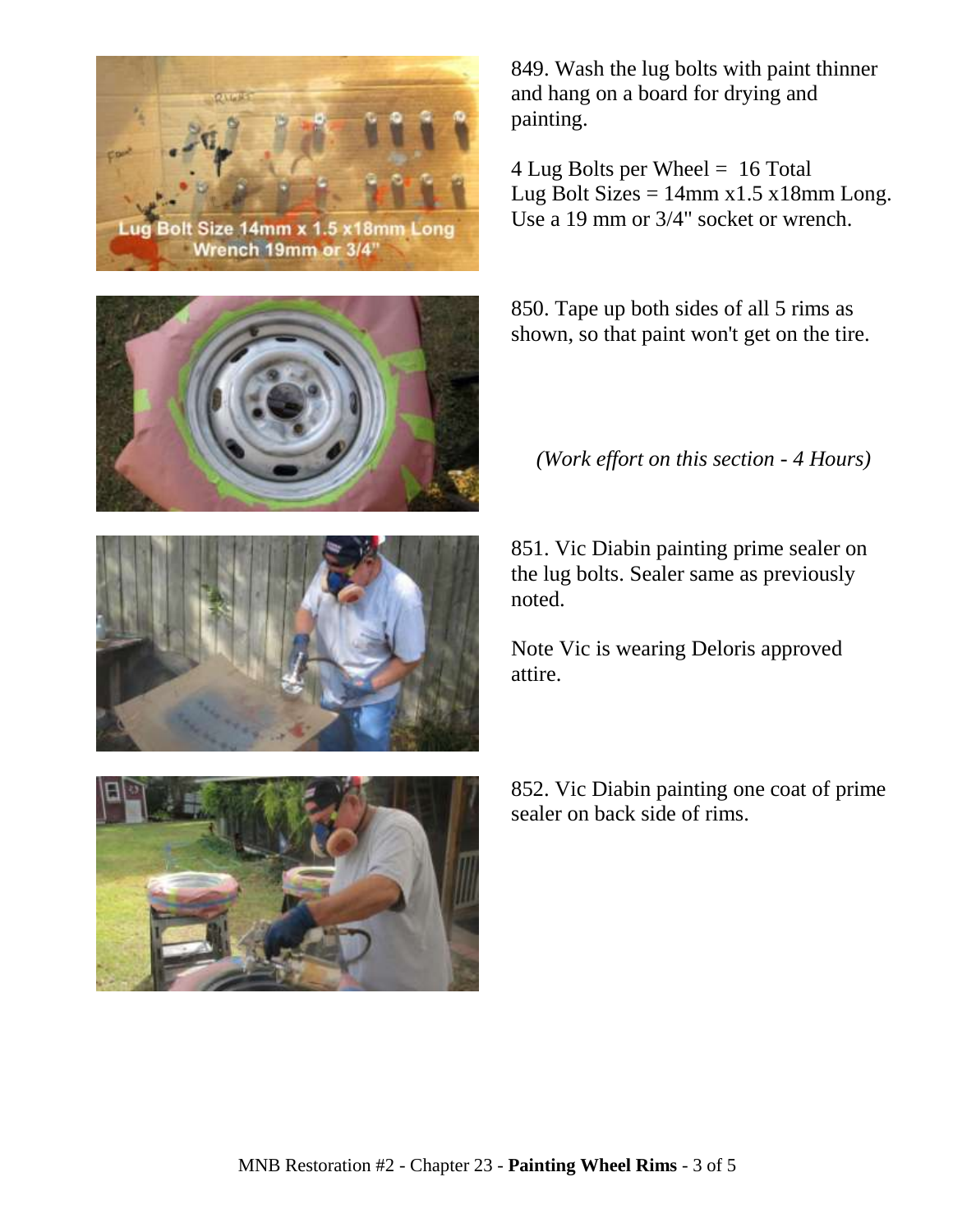

853. Vic Diabin painting prime sealer on front side of rims.



854. Vic Diabin, painting the topcoat on the front side of the rims. Topcoat, is a Dupont Urethane paint, mixed 8:1:2 the same ratio as the body paint as previously discussed. VW original color is L 91 chrome/silver/grey. The paint store did not have the formula to mix this color so they called Dupont and Dupont supplied an alternate as Dupont C8501, which is a GM #15 color.



855. Both sides of all five rims painting complete, as shown.



856. The wiper arms were also painted with this color.